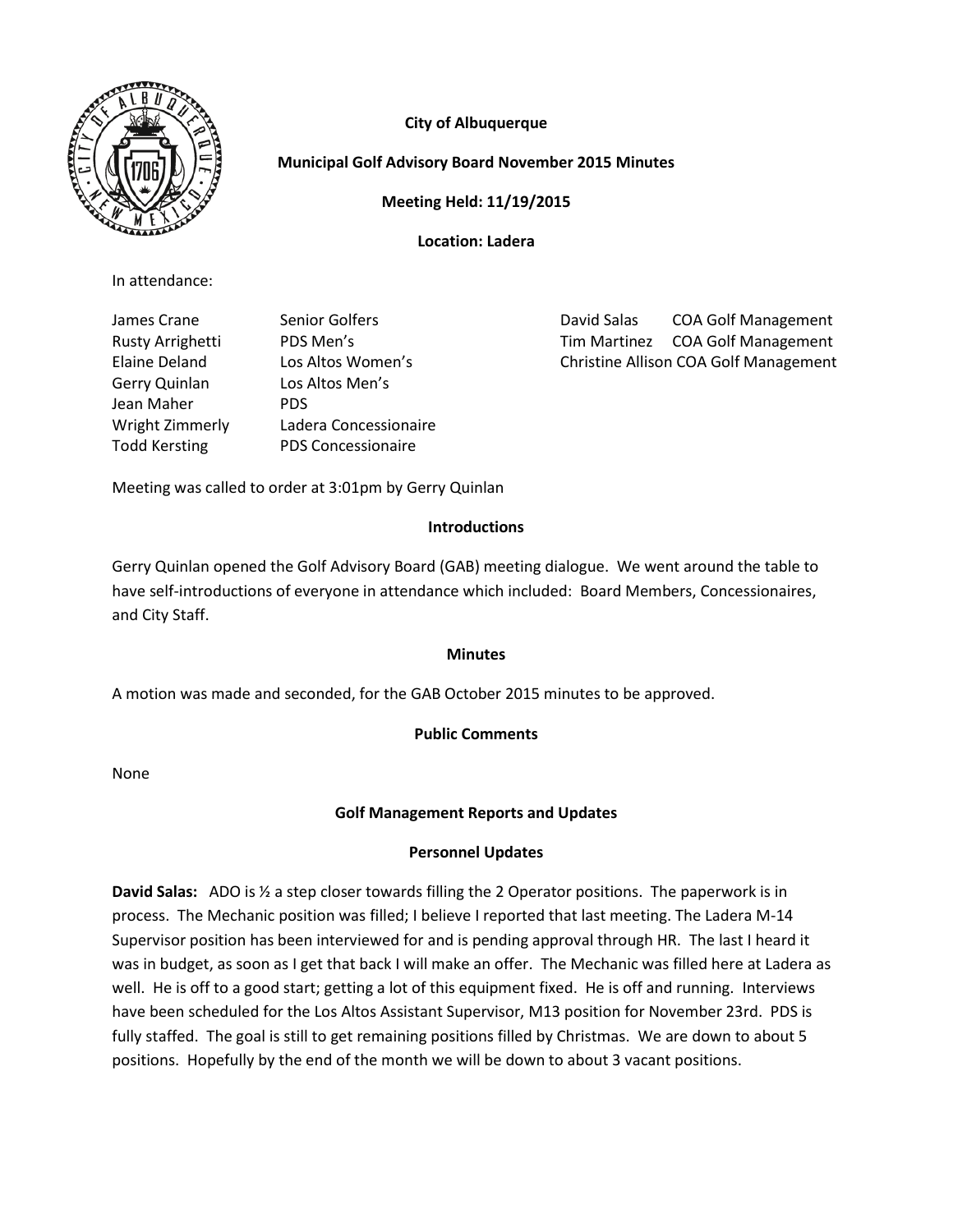**Rusty Arrighetti:** Is there different staffing guidelines in the winter than there is in the summer?

**David Salas**: No.

**Rusty Arrighetti:** The number of operators or whatever?

**David Salas**: No, the "org"- chart that the City has is for full time bodies year round.

**Rusty Arrighetti:** Ok.

**James Crane**: Regardless of whether they are needed or not? That's nuts.

**David Salas:** Well they are always needed.

**Elaine Deland:** Well it takes so long to hire somebody.

**David Salas:** Better hang on to them. Are there any other questions on personnel?

#### **Rounds and Revenue**

**Gerry Quinlan**: Everybody should have gotten a copy of the rounds and revenue report. I think it speaks for itself. One of those mysteries of this thing; the green fee revenue is up 5½% even though rounds are down 2%.

**Elaine Deland:** Wait, what did you say?

**Jean Maher:** Rounds are down almost 2%.

**Gerry Quinlan:** The summary is in this little set of squares down here. It's kind of a mystery how green fee revenue can be up by 5½% if rounds are down by 2%.

**Elaine Deland:** Tim can you explain that?

**Tim Martinez:** My quick explanation would be that prior to this, Ladera had significant gains in revenue and also in rounds. So I would say that Ladera had a lot more 18-hole rounds than they did last year. Paying more revenue per round then last year.

**Elaine Deland**: So the rounds can be down but because they are charging more?

**Tim Martinez:** They are not charging more they are just paying 18-holes instead of 9-holes. You have the same foot traffic but they are paying more each time they come in. While we were going through the construction, we had some construction specials. A lot of them were 9-hole specials.

**Gerry Quinlan**: The revenue at Ladera is up \$82,000 from what it was last year. That basically accounts for almost all the increase.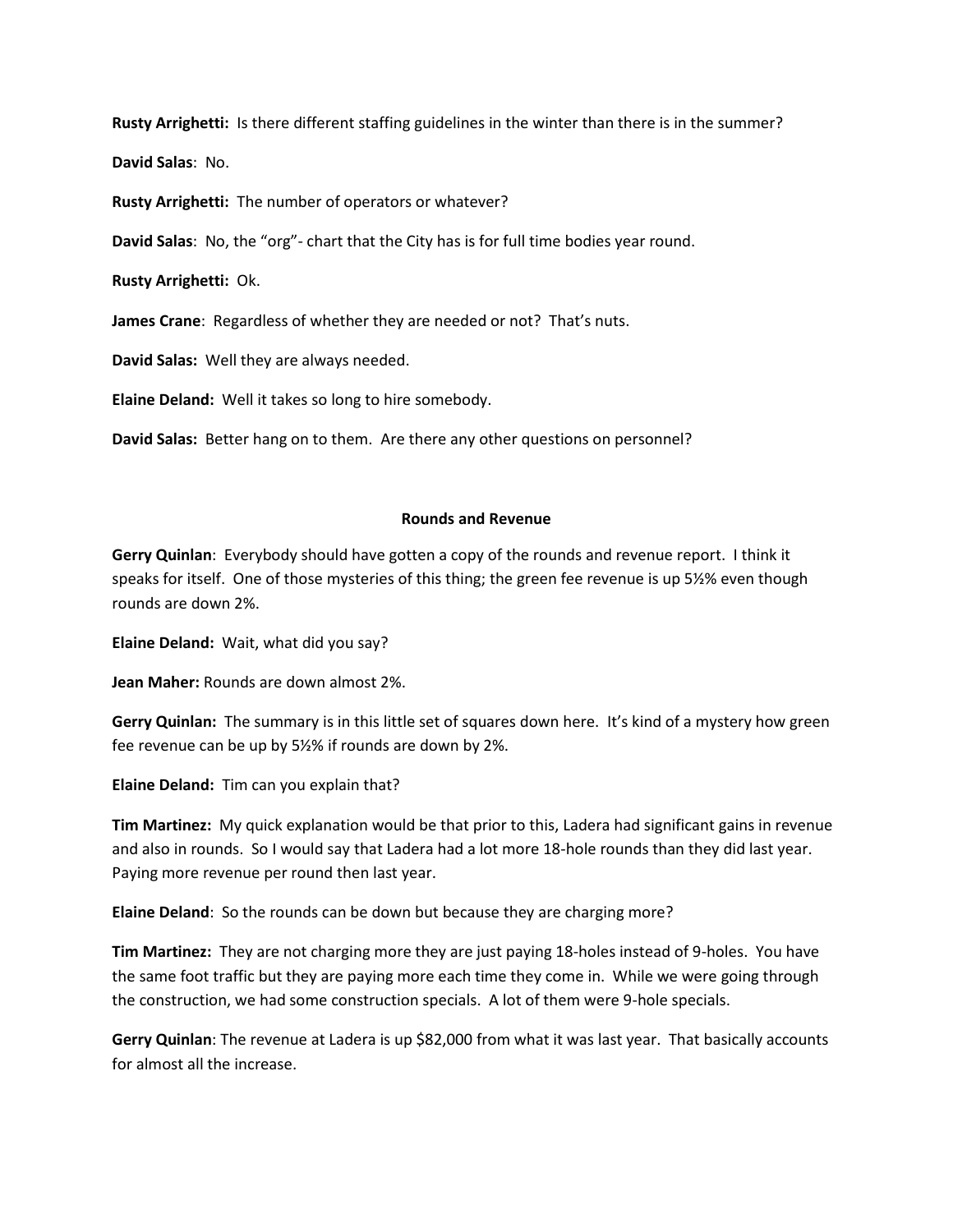#### **Concessionaire Comments**

**Wright Zimmerly:** No, I'm good. I'm knee deep in RFP's.

**Gerry Quinlan:** Todd must be out. He is almost always here, or did he not know about the meeting?

**Tim Martinez:** I did not hear from him.

**James Crane:** Did they review the RFP?

**Wright Zimmerly:** Yes, there was a 2-week delay and we just submitted it on Friday.

#### **Golf Advisory Board (GAB) Member Comments**

**Rusty Arrighetti:** PDS is in good shape. One thing that I would like you to address is on the south side of #16 tee box, between the tee box and cart path; that has not dried up all year. All the drainage funnels right there. I'm wondering if they can't put in a french drain or something to dry that up?

**David Salas:** Henry has that in his winter plans.

**Rusty Arrighetti:** One other thing. I went to the website and renewed my application for the GAB. How do we know if it has been accepted? Will they contact me?

**David Salas:** Carmen Ortiz from the Mayor's office will contact you. We can call ahead and find out.

**James Crane:** Why would they turn you down?

**Rusty Arrighetti:** I'm a good guy, I don't have any felonies. I was curious as to what the confirmation process was.

**David Salas:** We will call down there and make sure she is in receipt of it.

**James Crane:** The course is in good shape except for the damn gophers. They are tearing the place up. Need to do something about it soon.

**David Salas:** They are out there trapping every day. We have 2 maintenance workers out there running flags. All these little flags sticking up are marking traps.

**James Crane:** Tell me again why you can't put poison down their holes? They would eat it down there and die.

**David Salas:** Because of the other animals. Hawks, coyotes, although I'm sure no one would complain about the coyotes; other wildlife might be impacted. The coyotes actually have figured out how to pull them out of the ground and eat them off the traps.

**Elaine Deland:** Maybe we should have a contest.

**James Crane:** Well you never see them. They come out at night.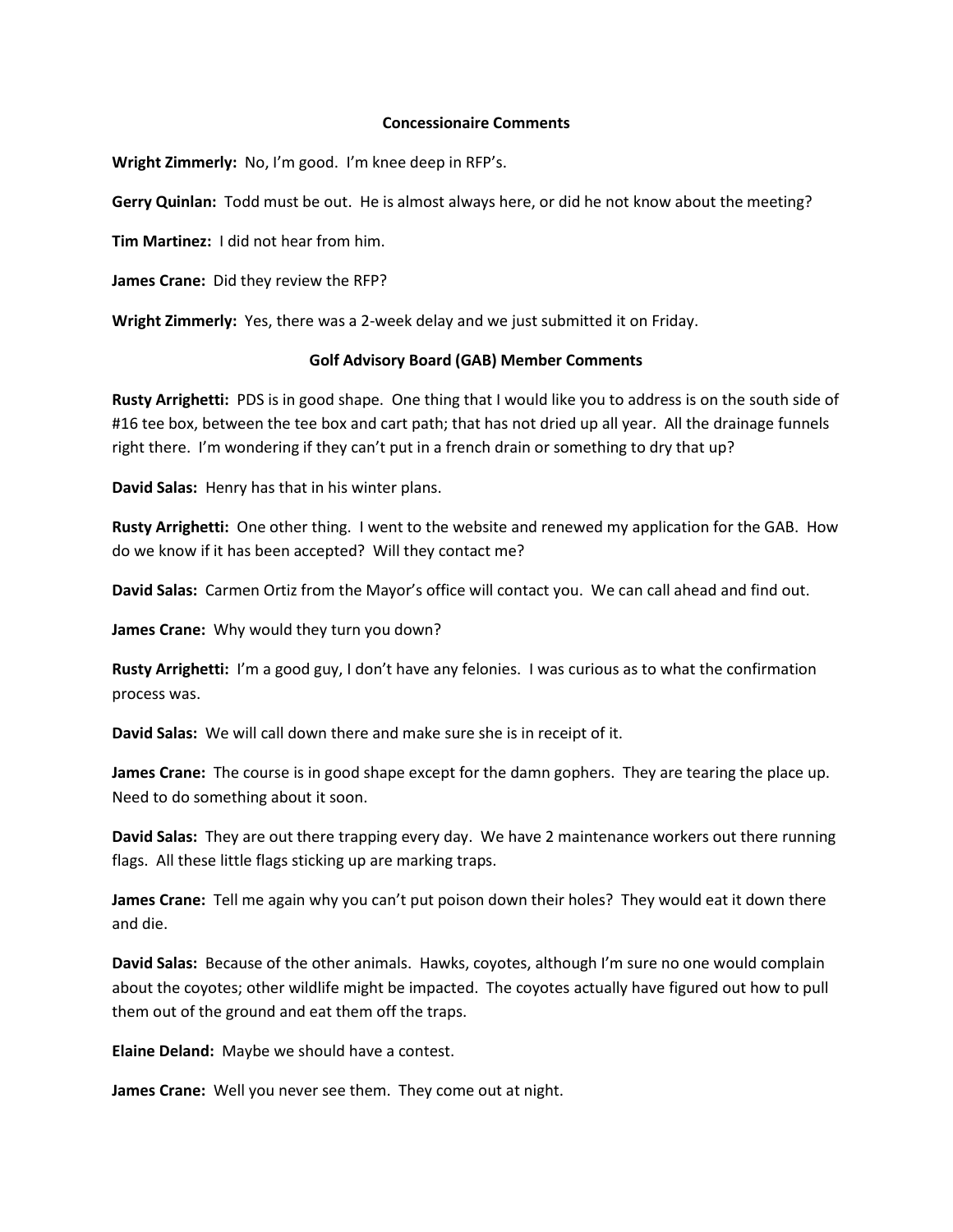**David Salas:** Yes, they are nocturnal.

**James Crane**: Good thing I don't have a saddle horse. Those gopher holes, you could walk along and step right down. On #9 out here, they have undercut that whole green.

**David Salas:** They guys are out trapping aggressively.

**Elaine Deland:** I don't have anything. You mentioned last time about a guy running over golf balls.

**Gerry Quinlan:** Right.

**Elaine Deland:** The girls were upset that was happening to them too.

**David Salas:** I can't give you specifics because it is a personnel issue at this point. I can tell you that it has been addressed. The individual has been brought in and talked to.

**Gerry Quinlan:** The men's association sent a letter to Golf Management asking that this individual who was identified by name in the letter be moved to someplace else in Park and Rec., Golf Management has chosen to try and counsel him.

**Elaine Deland:** I think the women's association did the same thing. I did not see the letter.

**Gerry Quinlan:** If you have my email address, I think I have it in electronic form. I won't broadcast it to the whole group, but I will send it to you.

**James Crane:** It's probably moot at this point. It is very unlikely they are going to be mowing now.

**Elaine Deland:** Oh that's true, probably not until next year.

**Jean Maher:** Puerto looks really good. We are still having some discussion about the trailer that is there. Why is it there? Why it has not been moved? How can we get it moved? Are people there paying rent?

**David Salas:** No. Actually what is going on with that currently, is that the person that resides there is an APD Officer. The original intent was for presence of an Officer to watch over the property, to do patrols, to have presence there. Since the original agreement was done, that individual sold the property to another Officer. The contract has since expired.

**Jean Maher**: Sold? But it was being rented?

**David Salas:** The trailer belongs to an individual. No, they don't pay rent but the trailer does belong to them. We are working on the contract right now. Legal has just drafted up a new agreement. The new agreement will come with terms of upkeep for the yard, the trailer, and the skirting. It's been lax on Golf's part that we did not get this done earlier.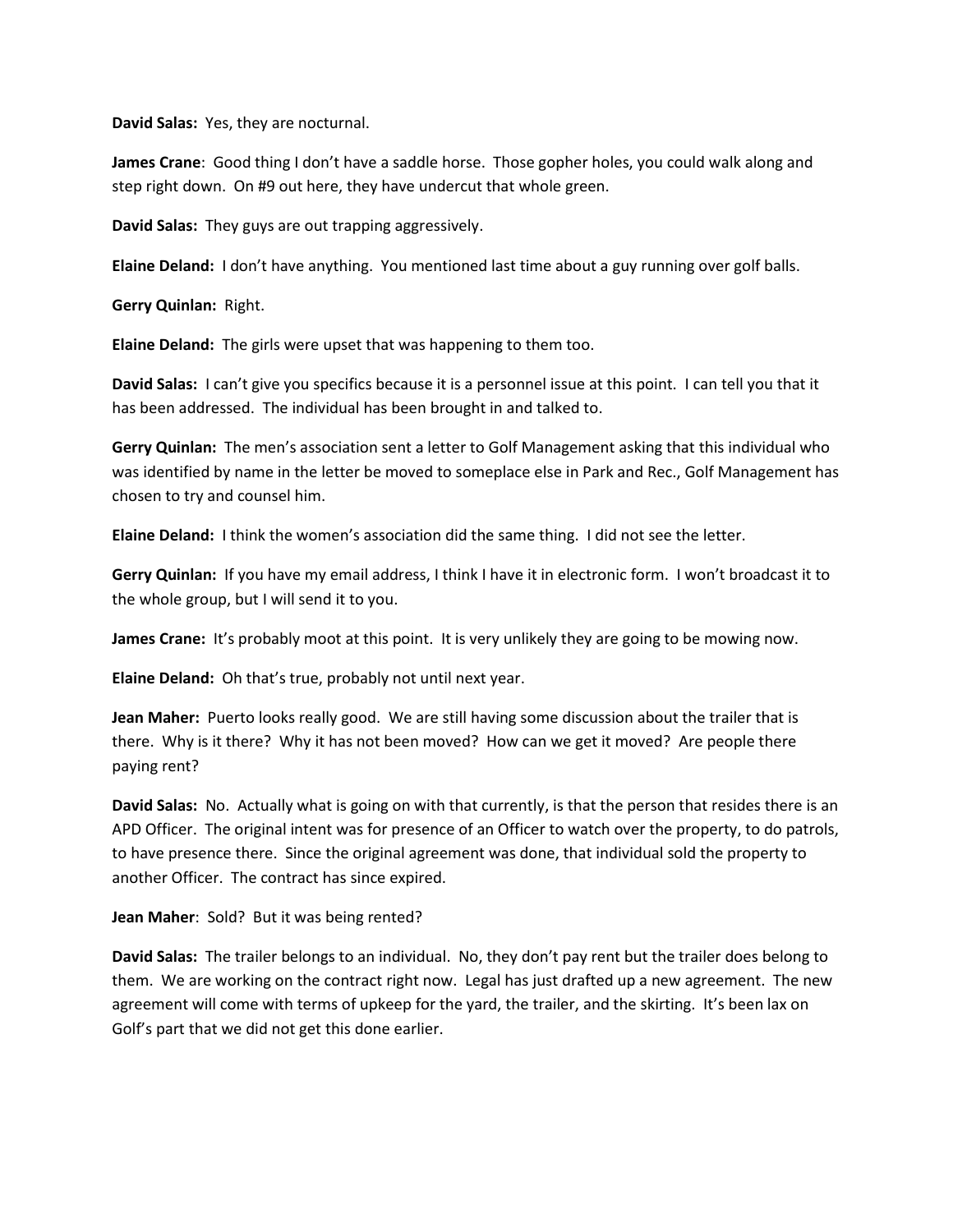**Jean Maher:** Since they were being asked to have some APD presence there, could it be increased to ask them to patrol the parking lot and maybe go around the perimeter especially in the summer months?

**David Salas:** Oh definitely. The other thing we are asking for is a written report of his patrols, a monthly report to verify his patrols. That way we know that he has been going out on patrols. We talked to him about 2 months ago and he said "I bought the trailer, but I didn't know I had to do anything." Legal is drafting their version. I believe we received a copy of that yesterday. We should be implementing that soon.

**Jean Maher:** Is that going to be written in to it?

**David Salas:** Yes, definitely. Now is the time. One thing that he has done is park the car further out there now. We did mention to him, it doesn't do a bit of good if it is hiding behind the restroom and nobody knows that there's an Officer there.

**Jean Maher:** There are a lot of the weeds that are going dormant.

**David Salas:** I did send Henry a report from your comments from last month. Weeds were one of them. Wait I'm sorry, it was Gerry that talked about the weeds in the fairways. I will make mention to Henry. Now is a good time, we can do some sod. It's getting a little bit late to germinate seed. Sod would "take" at this point.

**Gerry Quinlan:** I had not played Los Altos in the last month because I was out of town. I do notice that a lot of courses, and it's mostly the ones that charge more for greens fees, the sand in the sand bottle has seeds and compost. At the City courses, I've never seen them. Is that a lot more expensive?

**David Salas:** No, it isn't. The problem is that it germinates inside the bottle.

**Gerry Quinlan**: Los Altos Men's had their board meeting yesterday, and there were no comments about the course. I have a question about the Rio Grande Rewards that was brought up last month. Where does that stand?

**David Salas:** At this point we haven't done anything with it. In the very near future we want to put together a public meeting and involve the GAB for the different ideas we have for rewards for membership drives. We want to have GAB support and public support.

**Gerry Quinlan:** I would like to echo what John said last month. This Board recommended some type of membership program that was put on hold until after the  $1<sup>st</sup>$  of the year; until the new consultant looked at it. Is that dead in the water right now?

**David Salas:** No, the consultant is still in the works. We're waiting for paperwork from purchasing.

**Gerry Quinlan:** So far there is nothing in the works about an annual membership program?

**David Salas**: Nothing solid.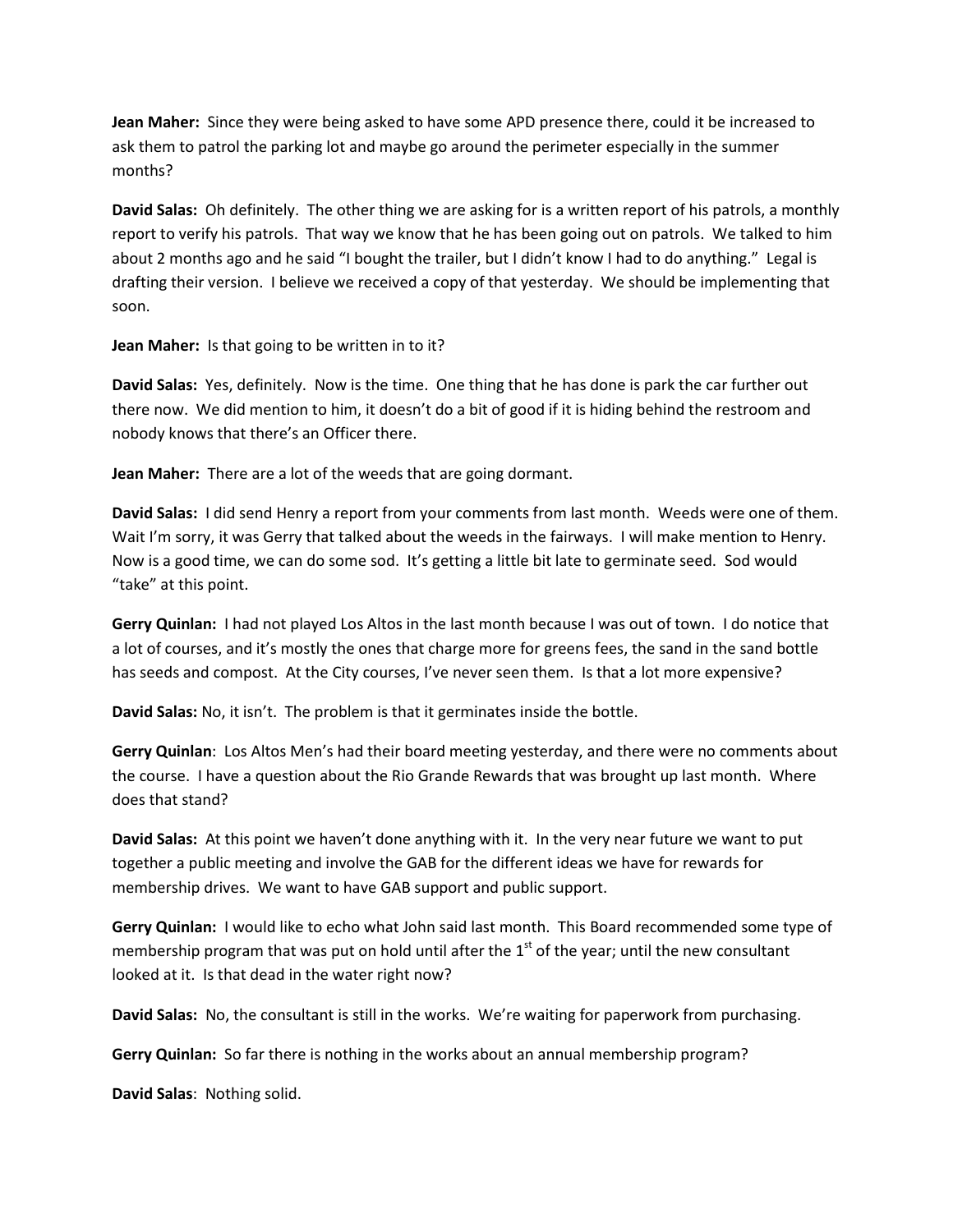**Todd Kersting:** Everything seems good, considering winter. That's all since I was late.

## **Old Business:**

**David Salas:** Los Altos well is in progress, nothing new.

**Gerry Quinlan:** How often do the golf courses get watered?

**David Salas:** At least once a week in the winter to maintain pliability. A water cost question was asked.

The pricing difference between well water at \$47.10 per acre foot, versus domestic at \$670.00 per acre feet is quite significant; average was \$15-18k a year to about \$230k. Metering ability was always available at Los Altos as a backup. There is no cost savings for watering at different times throughout the day. If we exceed our annual budget of 40 inches a square foot per year then we would be charged a surcharge fee similar to the "high usage" charge residential customers might see.

**David Salas**: The Ladera RFP is closed as of this past Friday. Purchasing should be contacting the Adhoc Committee to review packets. They do not share information with me until the board sits down and reviews them together. I don't know when the first meeting is.

**Gerry Quinlan**: I guess it's okay to say that I never got a copy of the final RFP that was sent out. We had a comment period. Misty Billy sent an email stating the RFP was attached. It was not. I let her know but have not heard back.

## **New Business:**

**Jean Maher:** Sharon Harrington would be willing to be the women's representative for Ladera. The  $4<sup>th</sup>$  set of tees was revisited again. The course would need to be re-rated requiring new score cards. It was also suggested the color not be red as that is associated with "women's tees". It was mentioned that a "hybrid course" could be an option by adding a line on the score card.

**James Crane:** Since we haven't adjourned yet. I object to the length of time it's taken to get this RFP for Ladera done. It's rough on the operators of the course. It's unconscionable in my opinion. I think it's just not right. It's occurred to me, the whole time, that this RFP process was an attempt to punish the operators of the Ladera golf course for the failings of Golf Management to keep the course in good condition. I also object to the secrecy that's involved in the RFP process. It's a public business and it should be available to the public to understand what's going on.

Motion to adjourn by James Crane and seconded by Elaine Deland at 4:41pm.

Approved by:  $\blacksquare$